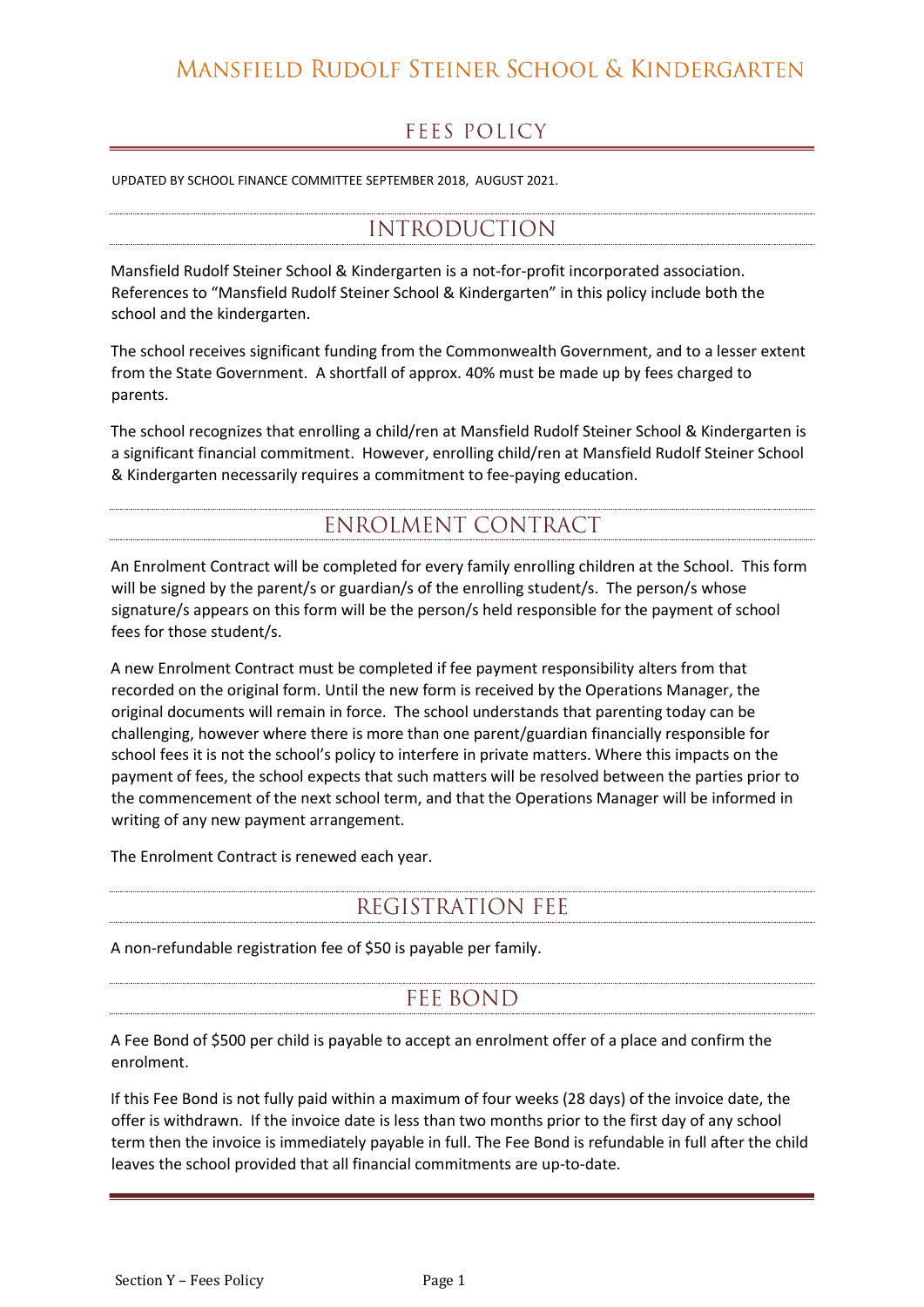# **TERM SCHOOL FEE**

The Term School Fees consists of a 'Tuition Fee' and a 'Learning Experiences Fee'. The 'Tuition Fee' covers the costs of tuition, while the 'Learning Experiences Fee' covers the cost of all additional activities at the school. Further details of the items covered are provided in the School Fee Schedule (updated annually).

There are limited additional charges where there are costs applicable only to specific student circumstances (i.e. Musical Instrument Hire, State Bus users' charge).

Note that the Tuition Fee is the only fee that can be subject to discounts and/or bursaries.

# **BUILDING FUND DONATION (VOLUNTARY)**

The Building Fund donation is a voluntary tax-deductible donation of \$190 per student per term to the School Building Fund.

The cost of new buildings/ equipment is usually funded by a mixture of external capital grants (ie: from the Commonwealth Government) and contributions from the school. While Tuition Fees & Learning Experience Fees cover the recurrent costs of students' education, they do not provide all the funds needed to undertake building projects and other capital works. The Building Fund is thus vital to the provision of new buildings, building modifications and new resources. Building Fund donations are either used to directly contribute to capital projects, or to cover repayments of loans for this purpose.

A receipt for taxation purposes is issued in June each year, together with a statement of how the School Building Fund contributions for the year have been used.

# **WORKING BEES**

The Mansfield Rudolf Steiner School & Kindergarten, like all schools, relies on parents to make a wide variety of non-fee contributions to the school. Examples of these non-fee contributions include participation in school working bees (usually one per term), assisting as a parent volunteer with camps and excursions, participation in fund-raising events such as the annual Open Day and Festivals, and the donation of in-kind goods and services to the school (ie: by parents in business). All such non-fee contributions contribute to the successful operation of the school, and in building the school community, while at the same time helping to keep fees as low as possible.

All school families are expected to make voluntary non-fee contributions as a contribution to the school community. As a rough 'rule-of-thumb', participation in two half-day activities each year is needed from each family (ie: two working bees, or equivalent).

## COMMENCEMENT DURING A SCHOOL TERM

Where a student commences after the first day of term fees will be calculated as follows:

- In Weeks 1-3 100% of the 'Tuition Fee' and the 'Learning Experiences Fee' applies
- In Weeks 4-6 75% of the 'Tuition Fee' and 100% of the 'Learning Experiences Fee' applies
- From Week 7 50% of the 'Tuition Fee' and 100% of the 'Learning Experiences Fee' applies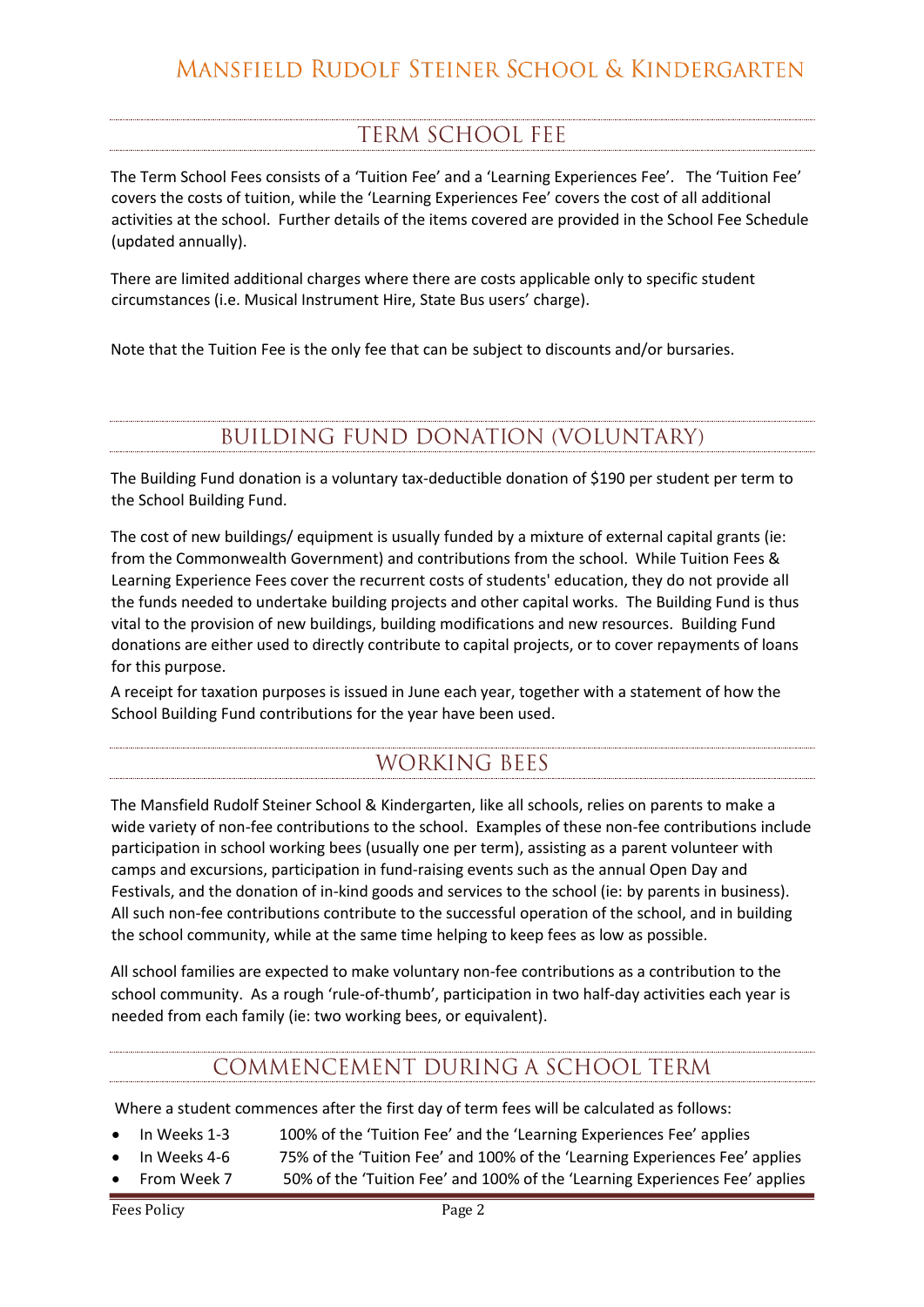# WITHDRAWAL OF STUDENT/S

Withdrawal of a child/ren from the school has a significant impact on the child, other students in the class, and on the school itself. Parents who wish to withdraw their child/ren from Mansfield Rudolf Steiner School & Kindergarten are requested to give one full term's advanced notice in writing to the Operations Manager. Such notice will be acknowledged in writing.

Where a student leaves the school during a term, fees due for that term will be calculated as follows;

- In Weeks 1-3 50% of the 'Tuition Fee' and 100% of the 'Learning Experiences Fee' applies
- In Weeks 4-6 75% of the 'Tuition Fee' and 100% of the 'Learning Experiences Fee' applies
- From Week 7 100% of the 'Tuition Fee' and the 'Learning Experiences Fee' applies

### TEMPORARY WITHDRAWAL

Parents wishing to withdraw their child/ren for a period of time (ie: for an extended holiday, or other valid reason), are required to advise the Operations Manager in writing of the duration of the absence. Fees will be charged as follows:

- Term Absence 1-3 Weeks 100% of the 'Tuition Fee' and the 'Learning Experiences Fee' applies
- Term Absence 4-6 Weeks 75% of the 'Tuition Fee' and 100% of the 'Learning Experiences' applies
- Term Absence over 7 Weeks 50% of the 'Tuition Fee' and 100% of the 'Learning Experiences Fee' applies

Absences exceeding one term may be accepted by agreement at the School's absolute discretion.

# **DISCOUNTS**

#### *SIBLING DISCOUNTS*

In recognition of the financial cost of educating multiple children, Mansfield Rudolf Steiner School & Kindergarten offers the following sibling discounts (not automatically applied, but available to families); a sibling discount of 20% for the second child, 50% for the third child and 100% for the fourth and any subsequent children at Mansfield Rudolf Steiner School & Kindergarten.

This discount may be applied to Tuition Fees only. The eldest child in the family who is enrolled at school is considered the first child in every case.

# PAYMENT OF ACCOUNTS

As noted at the start of the fee policy, the payment of fees is a necessary part of having a child/ren enrolled at the school. Failure to pay fees can create a serious cash flow burden for Mansfield Rudolf Steiner School & Kindergarten and have negative flow-on effects for the whole school community.

## OPTIONS FOR PAYMENT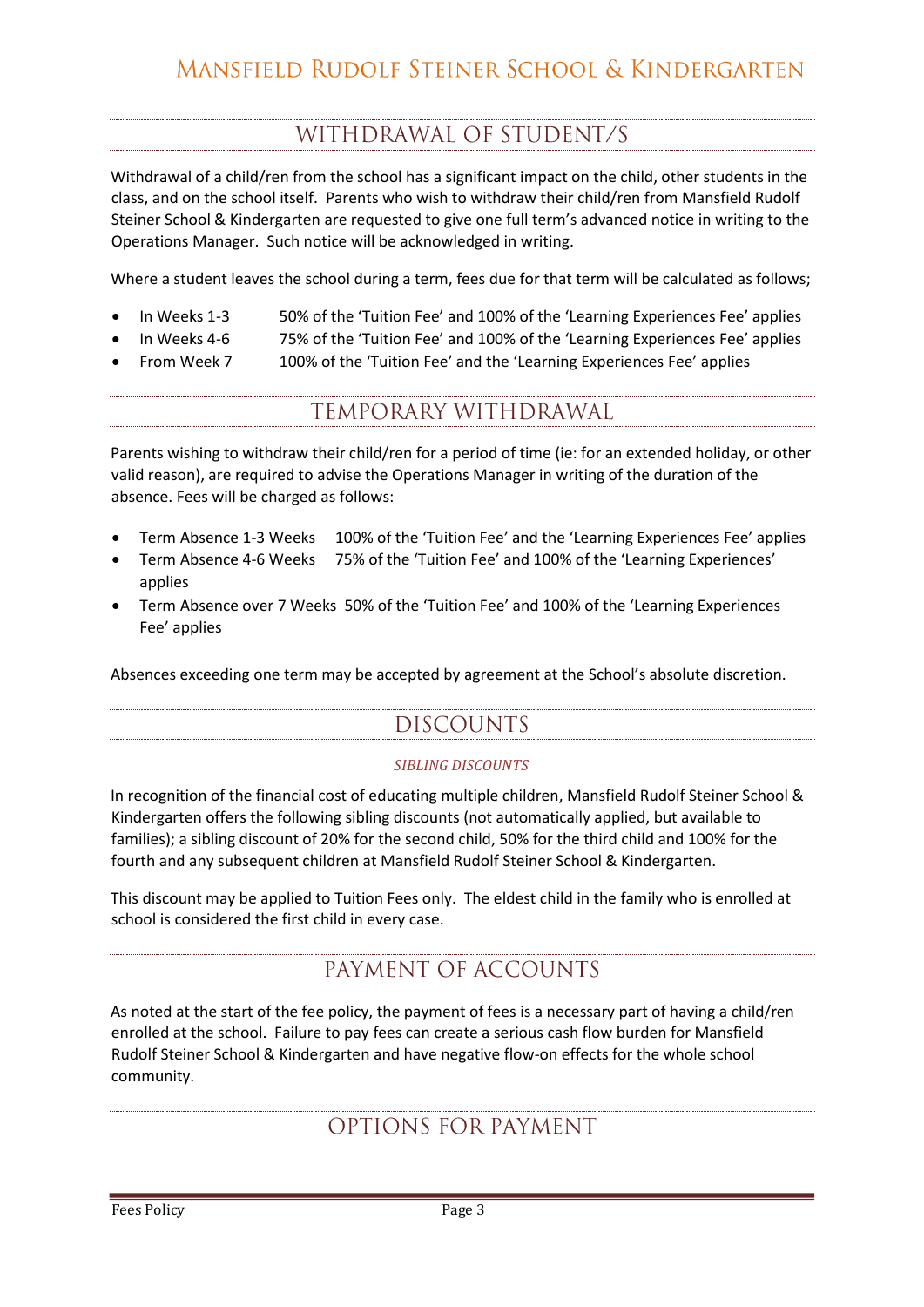## MANSFIELD RUDOLF STEINER SCHOOL & KINDERGARTEN

Each Term School Fee is invoiced in advance (ie: a week or two before the start of each term). A range of payments options are available to make fee payment as easy as possible; as follows

**OPTION ONE.** Up-front payment of a whole year's fees attracts an early payment discount of 5% (applied to the Tuition Fee component only). This discount is available only when the year's invoice is paid annually in advance by the Term 1 invoice due date (14 days from the invoice issue date).

**OPTION TWO.** Full payment of a term's fees by the due date (within 14 days from the invoice issue date).

*Where either of these first two payment options is chosen, the follow payment methods are available; Direct Credit (ie: EFT payment), Credit Card, Cheque or Cash (see below for details).* 

**OPTION THREE.** Periodic payment of fees either for the whole year (40 equal payments over a 40 week period, or for each term (10 equal payments over a 10 week period).

*Where periodic payment is chosen, the fees must be paid by Direct Debit.*

# METHODS OF PAYMENT

#### *DIRECT CREDIT (EFT PAYMENT)*

Direct Deposits can be made into Mansfield Rudolf Steiner School & Kindergarten's bank account. Details are provided on the fee invoice.

#### *CREDIT CARD*

Invoices may be paid using the school's EFTPOS facility at the school office, or alternatively by calling the School Office and paying over the telephone by Visa or MasterCard.

#### *CASH OR CHEQUE*

Cash payments may be made at the School Office. Please do not send cash to school with your child/ren, as the school will not take responsibility for cash that does not arrive at the School Office.

Any cheques should be made payable to "Mansfield Rudolf Steiner School & Kindergarten" and mailed to:

Mansfield Rudolf Steiner School & Kindergarten PO Box 679 MANSFIELD, VIC 3724

#### *DIRECT DEBIT (WEEKLY)*

As noted above, fees paid by instalment must be paid by weekly Direct Debit. This involves instalments being automatically deducted from a nominated bank account. Use of this option requires parents to complete the necessary authorizing paperwork.

#### PAYMENT ARRANGEMENT

Any significant financial difficulty leading to a historical fee debt, or any default on current fee payments will require a Payment Arrangement to be negotiated with the Operations Manager. It is expected that all such Payment Arrangements will involve Direct Debit arrangements.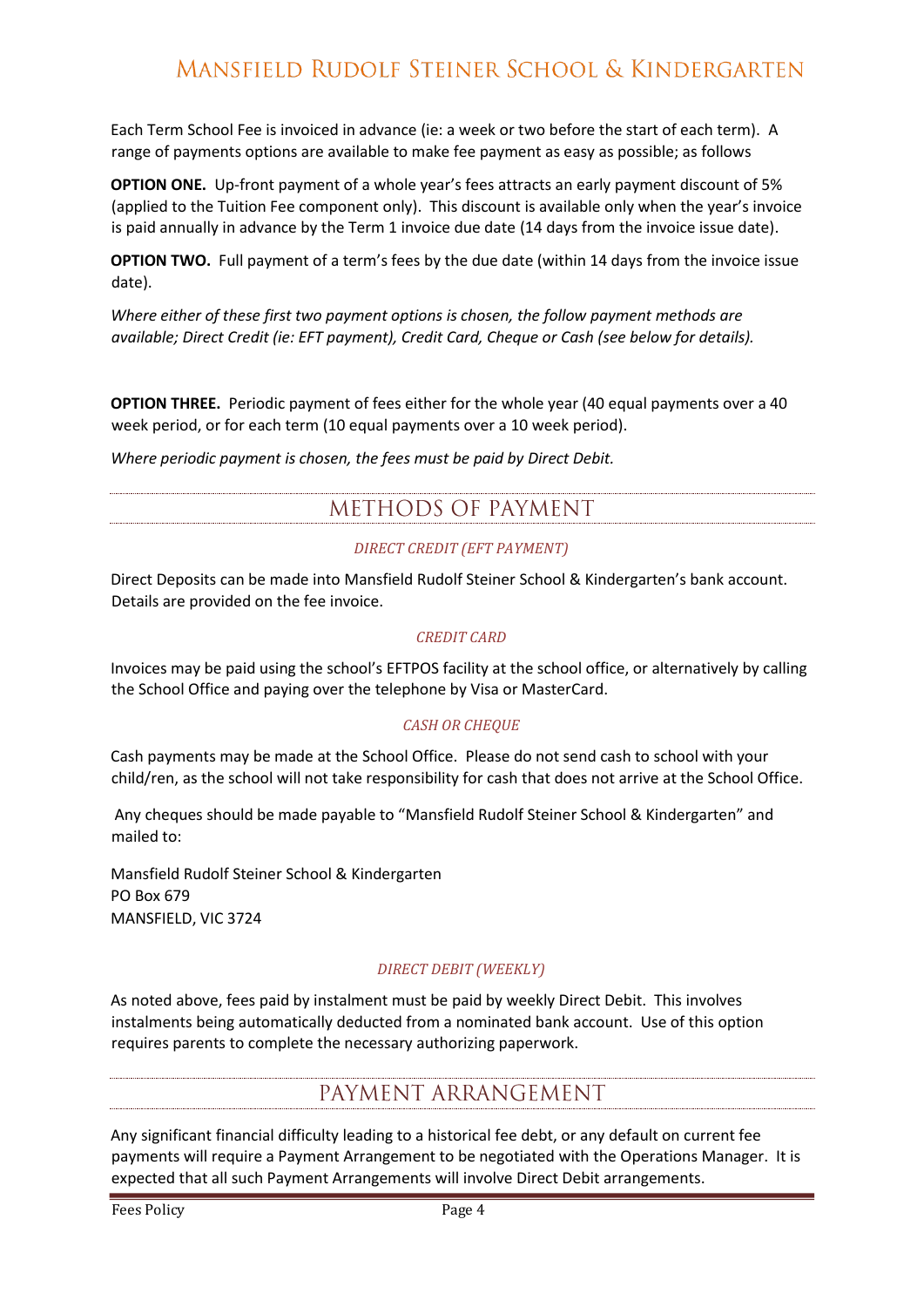# MANSFIELD RUDOLF STEINER SCHOOL & KINDERGARTEN

It is the responsibility of the parent to contact the Operations Manager where there are difficulties meeting fee commitments, and to negotiate a Payment Arrangement. The Operations Manager will consider whether a proposed Payment Arrangement is considered appropriate to the circumstances and unlikely to have a detrimental impact on the school's finances when deciding whether it is accepted. Any Payment Arrangement should ensure that wherever possible all outstanding school fees are cleared by the end of Term 4. The Operations Manager will confirm the Payment Arrangement in writing (by email unless otherwise requested).

Any subsequent changes to the Payment Arrangement throughout the year will require the negotiation of a new formal agreement with the Operations Manager and be assessed using the same process.

The Payment Arrangement is a formal agreement between the school and parties nominated on the Enrolment Contract. The School Finance Committee will oversee such requests and monitor compliance with the agreed payment schedule.

Failure to meet agreed Payment Arrangements without communication with the school by parent/s or those nominated to pay the account may jeopardise acceptance of future Payment Arrangements, or result in the matter being referred for collection.

# DISHONOURED PAYMENTS

A charge of \$20 will be applied to the account for each direct debit, credit card, or cheque payment that is dishonoured to cover bank costs and administrative processes to reverse the payment and advise you of the dishonour.